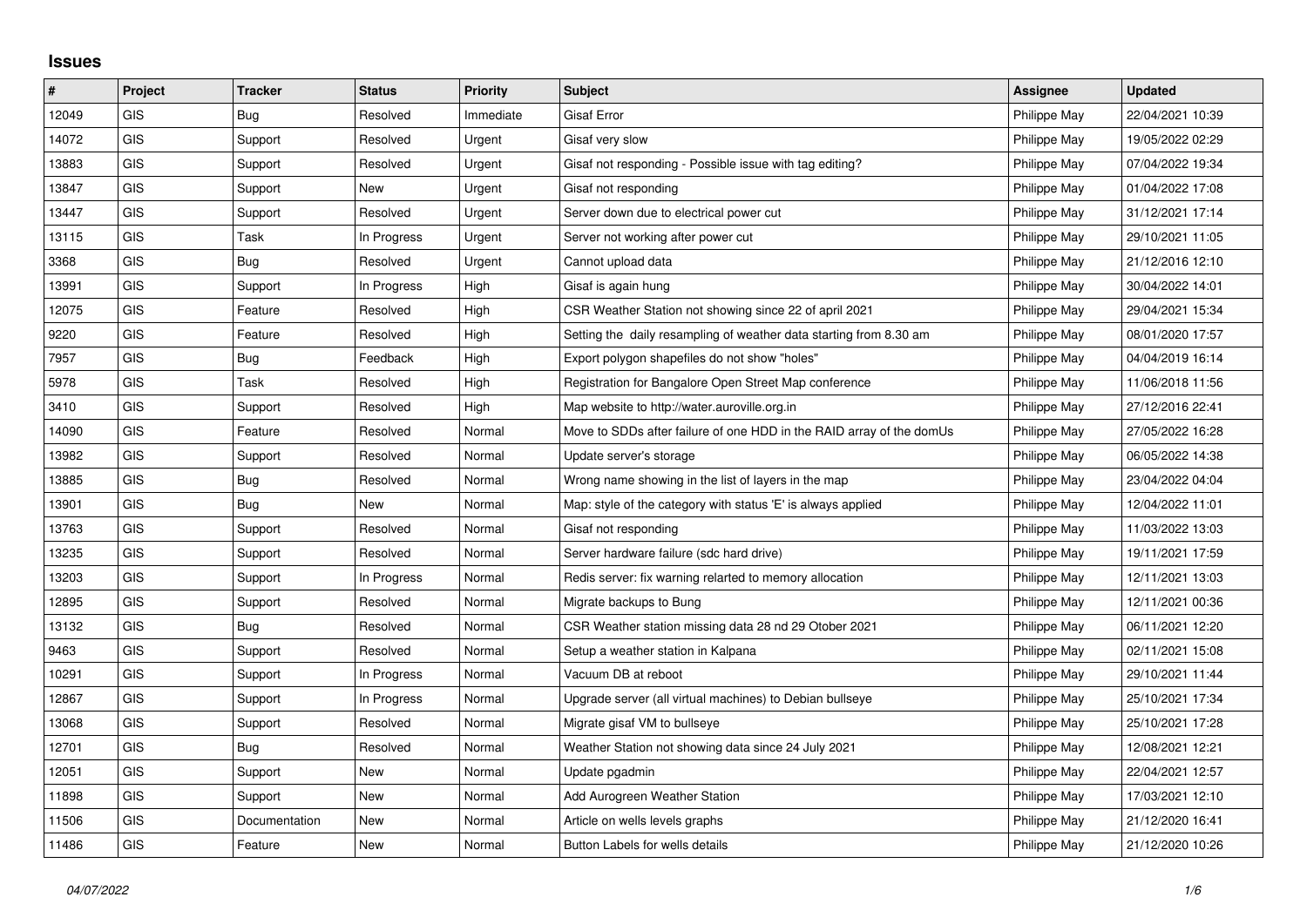| $\pmb{\#}$ | Project                             | <b>Tracker</b> | <b>Status</b> | <b>Priority</b> | <b>Subject</b>                                                                   | <b>Assignee</b> | <b>Updated</b>   |
|------------|-------------------------------------|----------------|---------------|-----------------|----------------------------------------------------------------------------------|-----------------|------------------|
| 10862      | <b>GIS</b>                          | Bug            | <b>New</b>    | Normal          | Fix the issues resulted from import point bug                                    | Philippe May    | 05/09/2020 15:11 |
| 10323      | <b>GIS</b>                          | <b>Bug</b>     | Resolved      | Normal          | Survey points from Eric Chacra: misc issues                                      | Philippe May    | 03/08/2020 13:11 |
| 10693      | GIS                                 | Support        | Resolved      | Normal          | Wrong geometry type for category R54                                             | Philippe May    | 30/07/2020 12:00 |
| 10153      | GIS                                 | Support        | Resolved      | Normal          | Postgis access for Selvarani in QGis                                             | Philippe May    | 23/05/2020 12:05 |
| 10151      | GIS                                 | Feature        | Resolved      | Normal          | PG ADMIN installation on server                                                  | Philippe May    | 23/05/2020 12:04 |
| 9292       | GIS                                 | Support        | Resolved      | Normal          | Server upgrade to buster                                                         | Philippe May    | 13/11/2019 12:29 |
| 8504       | <b>GIS</b>                          | Support        | Resolved      | Normal          | Clean data from the weather station                                              | Philippe May    | 04/07/2019 17:05 |
| 8450       | GIS                                 | Support        | Resolved      | Normal          | Unable to Load Jupyter Lab                                                       | Philippe May    | 10/06/2019 15:52 |
| 7853       | <b>GIS</b>                          | Support        | <b>New</b>    | Normal          | Install OpenDroneMap and WebODM                                                  | Philippe May    | 09/05/2019 15:57 |
| 8246       | GIS                                 | Support        | Resolved      | Normal          | Server down?                                                                     | Philippe May    | 06/05/2019 15:45 |
| 7120       | GIS                                 | Support        | In Progress   | Normal          | High CPU usage on the server (dom0)                                              | Philippe May    | 26/02/2019 13:10 |
| 7763       | GIS                                 | Feature        | Feedback      | Normal          | Infrastructure: migrate old-admin to the same server than gisaf                  | Philippe May    | 25/02/2019 11:11 |
| 7551       | GIS                                 | <b>Bug</b>     | Resolved      | Normal          | error while downloading shapefiles from gisaf                                    | Philippe May    | 06/02/2019 09:10 |
| 7156       | <b>GIS</b>                          | Support        | Resolved      | Normal          | Make server boot again                                                           | Philippe May    | 05/02/2019 11:13 |
| 7552       | GIS                                 | <b>Bug</b>     | Resolved      | Normal          | error in auto import of raw points to point shapefiles                           | Philippe May    | 05/02/2019 11:13 |
| 7554       | GIS                                 | Bug            | Resolved      | Normal          | Cannot auto import points for project RZ                                         | Philippe May    | 04/02/2019 16:31 |
| 7343       | GIS                                 | Support        | Resolved      | Normal          | Add layer for locations                                                          | Philippe May    | 02/02/2019 15:25 |
| 7402       | GIS                                 | Support        | New           | Normal          | Integrate data from well probes                                                  | Philippe May    | 10/01/2019 11:12 |
| 7161       | <b>GIS</b>                          | Support        | In Progress   | Normal          | Setup remote backup                                                              | Philippe May    | 19/12/2018 10:14 |
| 6954       | <b>GIS</b>                          | Support        | Resolved      | Normal          | Create a VM for DB                                                               | Philippe May    | 10/11/2018 16:02 |
| 6990       | GIS                                 | Support        | Resolved      | Normal          | Create a VM for Notebooks                                                        | Philippe May    | 10/11/2018 15:57 |
| 6494       | <b>GIS</b>                          | Support        | Resolved      | Normal          | Add CC copyright on data                                                         | Philippe May    | 31/08/2018 21:19 |
| 13968      | Geomatic studio<br>models for Gisaf | Feature        | Resolved      | Normal          | Create layers and all for the LB records                                         | Philippe May    | 28/04/2022 17:18 |
| 12646      | Geomatic studio<br>models for Gisaf | Feature        | New           | Normal          | Add and import new data from Johan for OFC                                       | Philippe May    | 01/08/2021 19:46 |
| 11678      | Geomatic studio<br>models for Gisaf | Feature        | <b>New</b>    | Normal          | Add new models for AVES                                                          | Philippe May    | 02/02/2021 12:13 |
| 8096       | Geomatic studio<br>models for Gisaf | Task           | Resolved      | Normal          | Creating a Gkpg/shp for elevation points in Basins with category as an attribute | Philippe May    | 24/05/2019 16:57 |
| 7935       | Geomatic studio<br>models for Gisaf | Task           | Resolved      | Normal          | Template components in order                                                     | Philippe May    | 20/03/2019 15:18 |
| 7709       | Geomatic studio<br>models for Gisaf | Feature        | Resolved      | Normal          | Waste water treatment plant improvements                                         | Philippe May    | 19/03/2019 23:58 |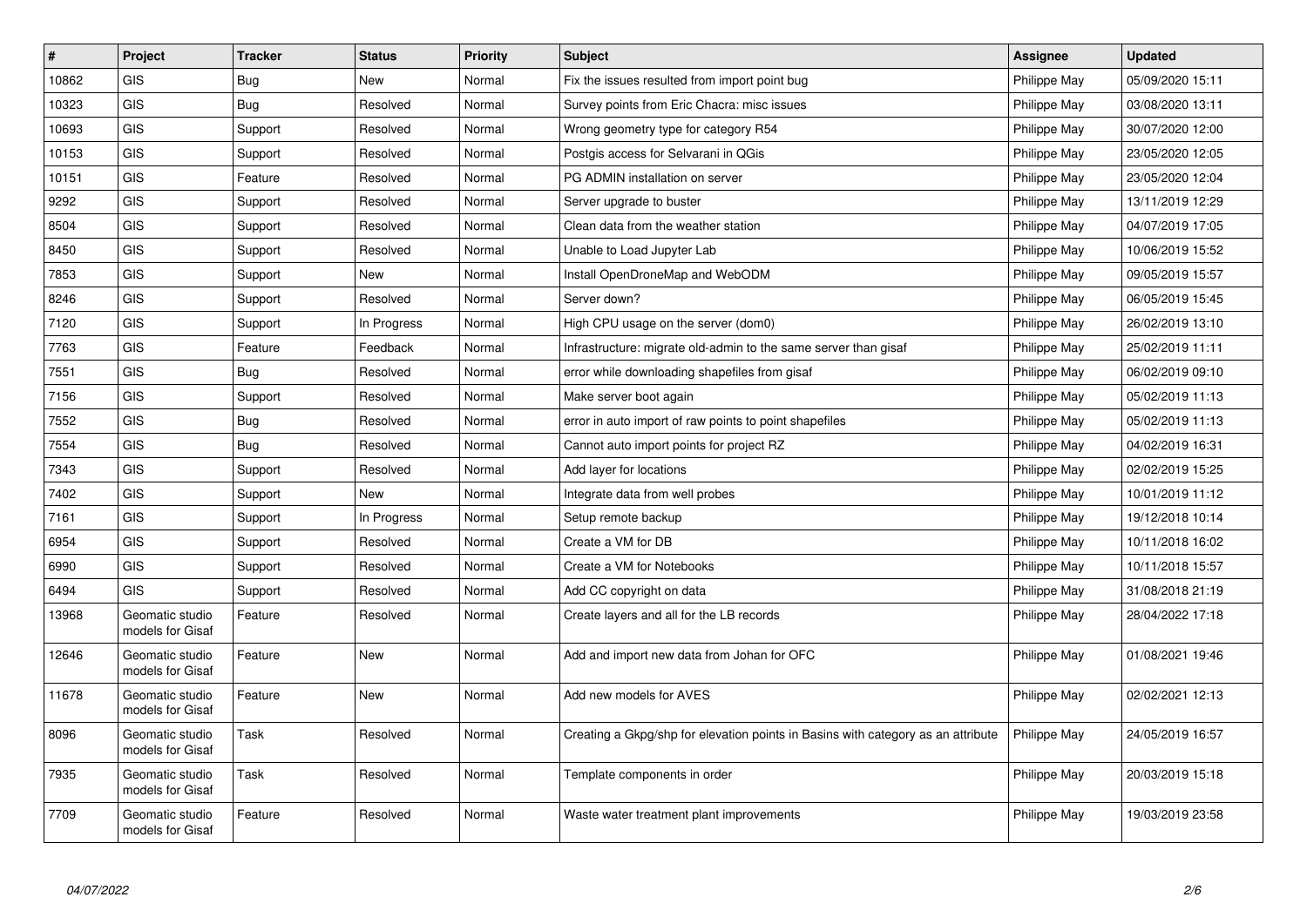| $\sharp$ | Project                             | <b>Tracker</b> | <b>Status</b> | <b>Priority</b> | <b>Subject</b>                                                                       | <b>Assignee</b> | <b>Updated</b>   |
|----------|-------------------------------------|----------------|---------------|-----------------|--------------------------------------------------------------------------------------|-----------------|------------------|
| 7936     | Geomatic studio<br>models for Gisaf | Task           | Resolved      | Normal          | Add the wastewater type to the origin                                                | Philippe May    | 19/03/2019 23:56 |
| 7696     | Geomatic studio<br>models for Gisaf | Feature        | Resolved      | Normal          | HT Cables shapefile from Johan                                                       | Philippe May    | 25/02/2019 18:54 |
| 7725     | Geomatic studio<br>models for Gisaf | Feature        | Resolved      | Normal          | Add a button for generating reports                                                  | Philippe May    | 25/02/2019 13:08 |
| 7710     | Geomatic studio<br>models for Gisaf | Feature        | Resolved      | Normal          | Add fields to the individual components                                              | Philippe May    | 25/02/2019 13:07 |
| 7711     | Geomatic studio<br>models for Gisaf | Feature        | Resolved      | Normal          | Add fields to component types                                                        | Philippe May    | 25/02/2019 13:06 |
| 13642    | Gisaf                               | Support        | Resolved      | Urgent          | Electrical problems: Server down                                                     | Philippe May    | 15/02/2022 09:38 |
| 9592     | Gisaf                               | Support        | Resolved      | Urgent          | Follow up migration                                                                  | Philippe May    | 19/01/2020 13:42 |
| 13985    | Gisaf                               | Bug            | <b>New</b>    | High            | Gisaf is hanged                                                                      | Philippe May    | 29/04/2022 22:15 |
| 13952    | Gisaf                               | Support        | Resolved      | Normal          | Gisaf isn't Connecting                                                               | Philippe May    | 25/04/2022 11:27 |
| 13766    | Gisaf                               | <b>Bug</b>     | New           | Normal          | OGCAPI: make async                                                                   | Philippe May    | 11/03/2022 14:39 |
| 13681    | Gisaf                               | Support        | Resolved      | Normal          | Gisaf isn't Connecting                                                               | Philippe May    | 19/02/2022 11:01 |
| 13258    | Gisaf                               | <b>Bug</b>     | Resolved      | Normal          | Missing data from AmbientWeather weather stations                                    | Philippe May    | 21/11/2021 16:50 |
| 11762    | Gisaf                               | Feature        | Resolved      | Normal          | Switch from Mapbox to Maplibre                                                       | Philippe May    | 20/11/2021 15:21 |
| 13202    | Gisaf                               | Support        | Resolved      | Normal          | Gisaf is showing error                                                               | Philippe May    | 12/11/2021 12:59 |
| 13125    | Gisaf                               | Bug            | Resolved      | Normal          | Live layers: error with no detail shown                                              | Philippe May    | 01/11/2021 19:06 |
| 13090    | Gisaf                               | Support        | Resolved      | Normal          | Importing error in new admin                                                         | Philippe May    | 28/10/2021 11:00 |
| 12688    | Gisaf                               | Support        | Resolved      | Normal          | Layers are not visible                                                               | Philippe May    | 10/08/2021 10:03 |
| 12491    | Gisaf                               | Feature        | Resolved      | Normal          | Measure distances on the map                                                         | Philippe May    | 11/07/2021 11:51 |
| 10675    | Gisaf                               | Feature        | Resolved      | Normal          | Add attribution on map                                                               | Philippe May    | 04/07/2021 13:58 |
| 10224    | Gisaf                               | Support        | Resolved      | Normal          | Update gs.basemaps in Jupyter notebooks                                              | Philippe May    | 14/06/2021 16:15 |
| 11907    | Gisaf                               | Feature        | Resolved      | Normal          | Allow specific project list for custom models                                        | Philippe May    | 19/03/2021 16:13 |
| 11886    | Gisaf                               | Support        | Resolved      | Normal          | Pandas resample deprecation warning                                                  | Philippe May    | 16/03/2021 12:49 |
| 11649    | Gisaf                               | Feature        | Resolved      | Normal          | Wells timeline dashboard misc. improvements                                          | Philippe May    | 27/01/2021 15:47 |
| 11577    | Gisaf                               | Feature        | Resolved      | Normal          | Dashboard: multiple sections per page                                                | Philippe May    | 27/01/2021 12:37 |
| 10569    | Gisaf                               | Feature        | Resolved      | Normal          | Well Masterfile/Repository                                                           | Philippe May    | 19/12/2020 17:10 |
| 11457    | Gisaf                               | Support        | Resolved      | Normal          | Building Shed and Retaining Walls are not showing in a map                           | Philippe May    | 14/12/2020 19:52 |
| 11449    | Gisaf                               | Feature        | Resolved      | Normal          | Strip extra characters when importing survey CSV files                               | Philippe May    | 10/12/2020 01:06 |
| 8721     | Gisaf                               | Feature        | New           | Normal          | Survey data basket: handle the case when more than one file in the basket per<br>day | Philippe May    | 14/10/2020 17:01 |
| 11081    | Gisaf                               | Support        | New           | Normal          | Gisaf doesn't allowed multiple reconciliation                                        | Philippe May    | 01/10/2020 15:00 |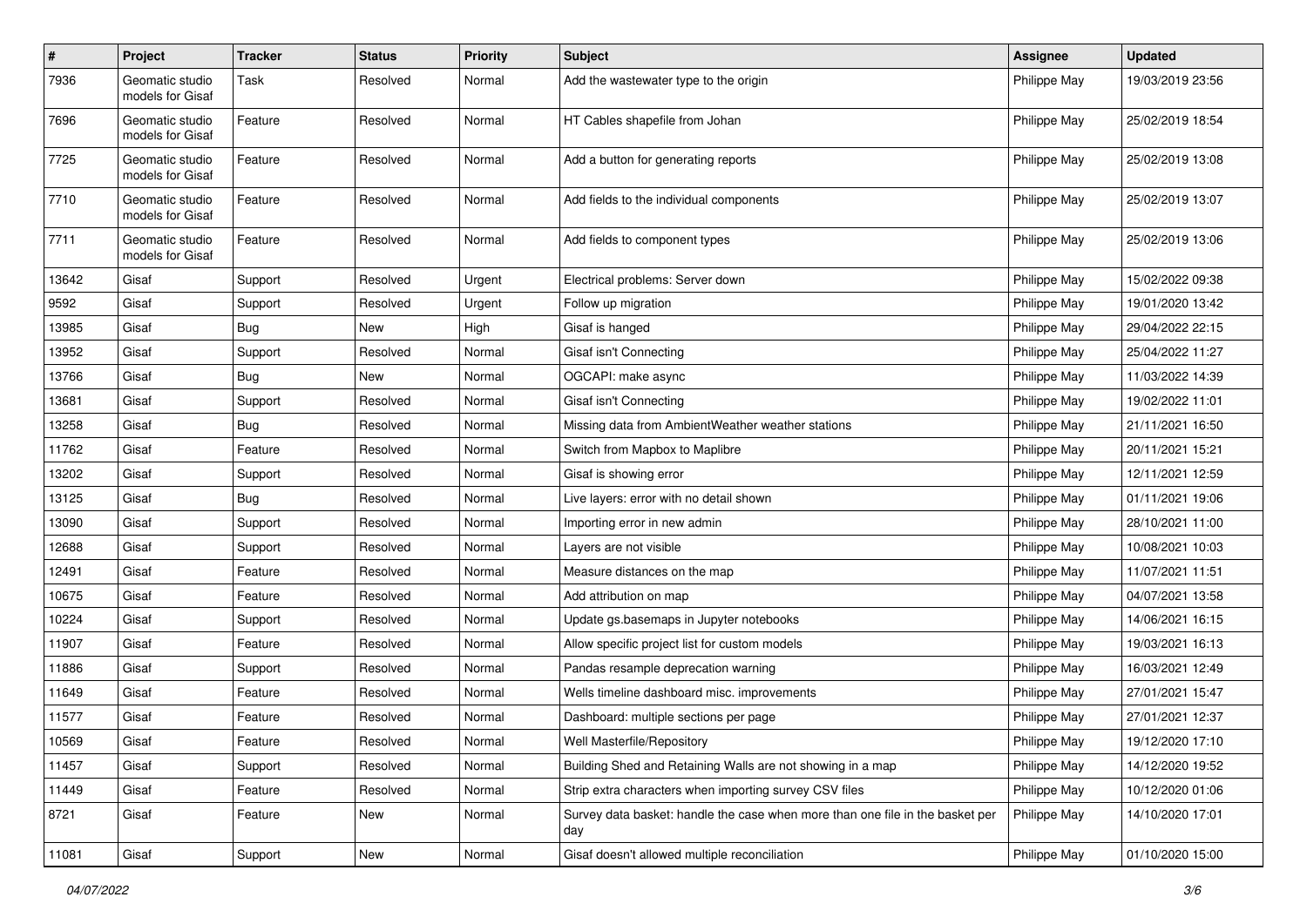| #     | Project | <b>Tracker</b> | <b>Status</b> | Priority | <b>Subject</b>                                                                                                       | <b>Assignee</b> | <b>Updated</b>   |
|-------|---------|----------------|---------------|----------|----------------------------------------------------------------------------------------------------------------------|-----------------|------------------|
| 11071 | Gisaf   | Support        | New           | Normal   | Reconciliation: cannot find some points                                                                              | Philippe May    | 01/10/2020 13:03 |
| 10991 | Gisaf   | <b>Bug</b>     | New           | Normal   | Graph of Average rainfall by month in Dashboard - limited viewing area when<br>zooming in                            | Philippe May    | 17/09/2020 14:49 |
| 10740 | Gisaf   | Bug            | Resolved      | Normal   | Change status: issue with projection system                                                                          | Philippe May    | 17/09/2020 14:34 |
| 10741 | Gisaf   | Feature        | Resolved      | Normal   | Add a way for changing status of a feature, given its original id                                                    | Philippe May    | 16/09/2020 17:35 |
| 10948 | Gisaf   | Feature        | Resolved      | Normal   | Add WMS3 server capabilities (with pygeoapi)                                                                         | Philippe May    | 14/09/2020 16:59 |
| 9749  | Gisaf   | Feature        | New           | Normal   | Strip extra characters in graphQL queries                                                                            | Philippe May    | 07/09/2020 12:48 |
| 10920 | Gisaf   | Feature        | Resolved      | Normal   | Add option to display labels on the map                                                                              | Philippe May    | 07/09/2020 11:54 |
| 10830 | Gisaf   | <b>Bug</b>     | Resolved      | Normal   | Import issue with raw survey points                                                                                  | Philippe May    | 30/08/2020 14:45 |
| 10829 | Gisaf   | <b>Bug</b>     | Resolved      | Normal   | Missing symbols                                                                                                      | Philippe May    | 24/08/2020 12:34 |
| 10819 | Gisaf   | Bug            | Resolved      | Normal   | Evergreen well: popup showing "null" instead of location, status, type                                               | Philippe May    | 23/08/2020 23:44 |
| 10732 | Gisaf   | <b>Bug</b>     | Resolved      | Normal   | Wind Speed unit                                                                                                      | Philippe May    | 04/08/2020 16:52 |
| 10728 | Gisaf   | <b>Bug</b>     | Resolved      | Normal   | Cannot download CSV for values                                                                                       | Philippe May    | 03/08/2020 15:49 |
| 9552  | Gisaf   | Documentation  | Resolved      | Normal   | Weekly resampling - Starts on mondays                                                                                | Philippe May    | 25/07/2020 17:12 |
| 10182 | Gisaf   | Feature        | Resolved      | Normal   | Function to change status of surveyed features                                                                       | Philippe May    | 15/07/2020 15:10 |
| 10536 | Gisaf   | Feature        | Resolved      | Normal   | Migrate PlottableModel.Actions.download_csv_value to plugins                                                         | Philippe May    | 15/07/2020 15:07 |
| 10539 | Gisaf   | <b>Bug</b>     | Resolved      | Normal   | New basket admin: the metadata (surveyor, etc) aren't populated from raw<br>points when importing shapefiles         | Philippe May    | 15/07/2020 15:02 |
| 10439 | Gisaf   | <b>Bug</b>     | Resolved      | Normal   | Reconciliation: use categories instead of layers                                                                     | Philippe May    | 27/06/2020 05:21 |
| 10213 | Gisaf   | <b>Bug</b>     | Resolved      | Normal   | Point showing in the reconciliation pop-up but error while reconciling                                               | Philippe May    | 26/06/2020 14:37 |
| 10400 | Gisaf   | <b>Bug</b>     | Resolved      | Normal   | Map search: works only once                                                                                          | Philippe May    | 24/06/2020 12:05 |
| 10407 | Gisaf   | Bug            | Resolved      | Normal   | Live layer DXF export: missing reprojection                                                                          | Philippe May    | 23/06/2020 04:24 |
| 10364 | Gisaf   | Support        | New           | Normal   | Reconcile the reconciliations                                                                                        | Philippe May    | 17/06/2020 17:27 |
| 10360 | Gisaf   | Bug            | Resolved      | Normal   | Cannot import survey: accuracy issue                                                                                 | Philippe May    | 17/06/2020 01:29 |
| 10337 | Gisaf   | <b>Bug</b>     | Resolved      | Normal   | Custom layers with a "status" column not displayed on the map                                                        | Philippe May    | 13/06/2020 17:36 |
| 10331 | Gisaf   | Feature        | Resolved      | Normal   | Reconciliation: sort layer by alphabetical order                                                                     | Philippe May    | 12/06/2020 17:45 |
| 10289 | Gisaf   | <b>Bug</b>     | Resolved      | Normal   | New basket: cannot import raingauge Excel sheet                                                                      | Philippe May    | 11/06/2020 12:17 |
| 10306 | Gisaf   | <b>Bug</b>     | Resolved      | Normal   | Logout not working                                                                                                   | Philippe May    | 11/06/2020 12:13 |
| 10152 | Gisaf   | Feature        | Resolved      | Normal   | wells list in Measures Tab with only wells having measures                                                           | Philippe May    | 10/06/2020 15:05 |
| 10149 | Gisaf   | <b>Bug</b>     | Resolved      | Normal   | Import basket: fix authorization auto import                                                                         | Philippe May    | 09/06/2020 23:09 |
| 10214 | Gisaf   | Support        | New           | Normal   | <b>Multiple Reconciliations</b>                                                                                      | Philippe May    | 27/05/2020 16:12 |
| 10180 | Gisaf   | <b>Bug</b>     | Resolved      | Normal   | Error importing Johan's shapefile                                                                                    | Philippe May    | 27/05/2020 15:34 |
| 10125 | Gisaf   | Bug            | Resolved      | Normal   | Feature with Status other than existing, not showing in the map (example: future   Philippe May<br>building outline) |                 | 20/05/2020 04:05 |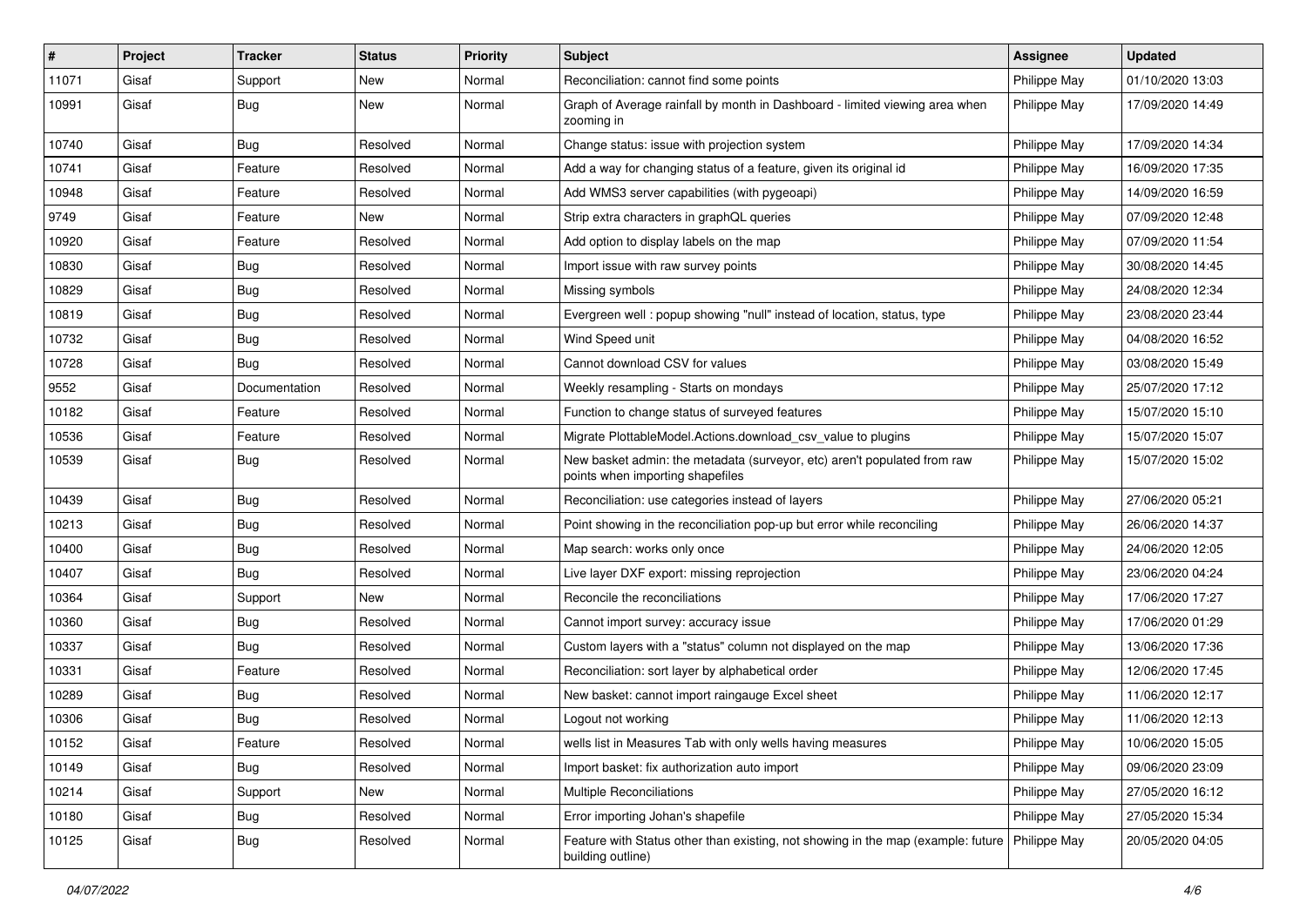| #     | Project | <b>Tracker</b> | <b>Status</b> | <b>Priority</b> | <b>Subject</b>                                                         | <b>Assignee</b> | <b>Updated</b>   |
|-------|---------|----------------|---------------|-----------------|------------------------------------------------------------------------|-----------------|------------------|
| 10014 | Gisaf   | Feature        | Resolved      | Normal          | Interity checks                                                        | Philippe May    | 19/05/2020 19:23 |
| 10140 | Gisaf   | Bug            | New           | Normal          | Admin: sort out manager role                                           | Philippe May    | 19/05/2020 19:22 |
| 10123 | Gisaf   | <b>Bug</b>     | Resolved      | Normal          | Basket Upload: store not saved                                         | Philippe May    | 19/05/2020 17:36 |
| 10122 | Gisaf   | <b>Bug</b>     | Resolved      | Normal          | Reconciliation: missing categories                                     | Philippe May    | 19/05/2020 02:53 |
| 9944  | Gisaf   | Feature        | Resolved      | Normal          | Admin: manage categories                                               | Philippe May    | 10/04/2020 12:06 |
| 9789  | Gisaf   | Feature        | New           | Normal          | Login: put in a dialog                                                 | Philippe May    | 28/02/2020 04:28 |
| 9602  | Gisaf   | <b>Bug</b>     | Resolved      | Normal          | Map: ability to cancel download                                        | Philippe May    | 20/01/2020 18:32 |
| 9603  | Gisaf   | <b>Bug</b>     | New           | Normal          | Map: clean memory after removing layer                                 | Philippe May    | 20/01/2020 13:05 |
| 9563  | Gisaf   | Feature        | Resolved      | Normal          | Live layers: add option to link to a map feature                       | Philippe May    | 12/01/2020 22:22 |
| 9465  | Gisaf   | <b>Bug</b>     | Resolved      | Normal          | Export plots to PNG missing axis labels                                | Philippe May    | 08/01/2020 11:35 |
| 9466  | Gisaf   | Support        | Resolved      | Normal          | Rename "altitude" to "elevation"                                       | Philippe May    | 08/01/2020 11:27 |
| 9483  | Gisaf   | Support        | New           | Normal          | Performance: writing gpkg is slower than shapefiles                    | Philippe May    | 08/01/2020 11:15 |
| 9534  | Gisaf   | Feature        | Resolved      | Normal          | GeoJson store: systematically use geodataframes                        | Philippe May    | 07/01/2020 16:51 |
| 9538  | Gisaf   | Feature        | New           | Normal          | Download shapefile of raw survey points facility - TO BE REMOVED?      | Philippe May    | 07/01/2020 14:35 |
| 9509  | Gisaf   | Feature        | Resolved      | Normal          | Update angular-plotly to 1.5.0                                         | Philippe May    | 04/01/2020 12:05 |
| 9517  | Gisaf   | Feature        | Resolved      | Normal          | Tags: add location                                                     | Philippe May    | 03/01/2020 11:54 |
| 9516  | Gisaf   | Feature        | Resolved      | Normal          | Map: add option to grab link to the selected feature                   | Philippe May    | 02/01/2020 15:42 |
| 9519  | Gisaf   | <b>Bug</b>     | Resolved      | Normal          | Map info: fix icons                                                    | Philippe May    | 02/01/2020 13:11 |
| 9510  | Gisaf   | Feature        | Resolved      | Normal          | Automatically resample to daily when there's too much data             | Philippe May    | 01/01/2020 14:12 |
| 9493  | Gisaf   | <b>Bug</b>     | Resolved      | Normal          | Plotly png download resize frame                                       | Philippe May    | 26/12/2019 16:37 |
| 9036  | Gisaf   | <b>Bug</b>     | Resolved      | Normal          | Fix login indicator                                                    | Philippe May    | 03/10/2019 15:15 |
| 7584  | Gisaf   | <b>Bug</b>     | In Progress   | Normal          | Error with large integers (graphql)                                    | Philippe May    | 20/09/2019 10:52 |
| 8756  | Gisaf   | Bug            | Resolved      | Normal          | Map: handle errors when layers (eg, in base maps) don't actually exist | Philippe May    | 02/08/2019 16:40 |
| 8669  | Gisaf   | Feature        | Resolved      | Normal          | Groups of map layers                                                   | Philippe May    | 26/07/2019 10:51 |
| 8630  | Gisaf   | Feature        | Resolved      | Normal          | Map: add option for filter with status                                 | Philippe May    | 10/07/2019 16:49 |
| 8231  | Gisaf   | <b>Bug</b>     | Resolved      | Normal          | Fix status in table definition of new categories                       | Philippe May    | 03/05/2019 17:26 |
| 6538  | Gisaf   | <b>Bug</b>     | <b>New</b>    | Normal          | Well level: improve the form and input processing (dry checkbox)       | Philippe May    | 12/03/2019 11:09 |
| 3472  | Gisaf   | Feature        | Resolved      | Normal          | Weather station graphs: choice of parameters                           | Philippe May    | 10/03/2019 14:52 |
| 7527  | Gisaf   | Feature        | Resolved      | Normal          | Give an option to resample data for graphs (eg. rain gauge)            | Philippe May    | 07/03/2019 16:24 |
| 7813  | Gisaf   | Documentation  | Resolved      | Normal          | Including credits for ESRI basemap (Sat, Highways, Labels)             | Philippe May    | 05/03/2019 12:39 |
| 5974  | Gisaf   | Bug            | Resolved      | Normal          | Issues in uploading readings into GISAF using interface                | Philippe May    | 06/02/2019 09:25 |
| 6069  | Gisaf   | Task           | Resolved      | Normal          | wwtp output and flow component - output                                | Philippe May    | 22/06/2018 15:15 |
| 5988  | Gisaf   | Bug            | Resolved      | Normal          | problem with the flow from origin of wastewater to the component       | Philippe May    | 08/06/2018 15:14 |